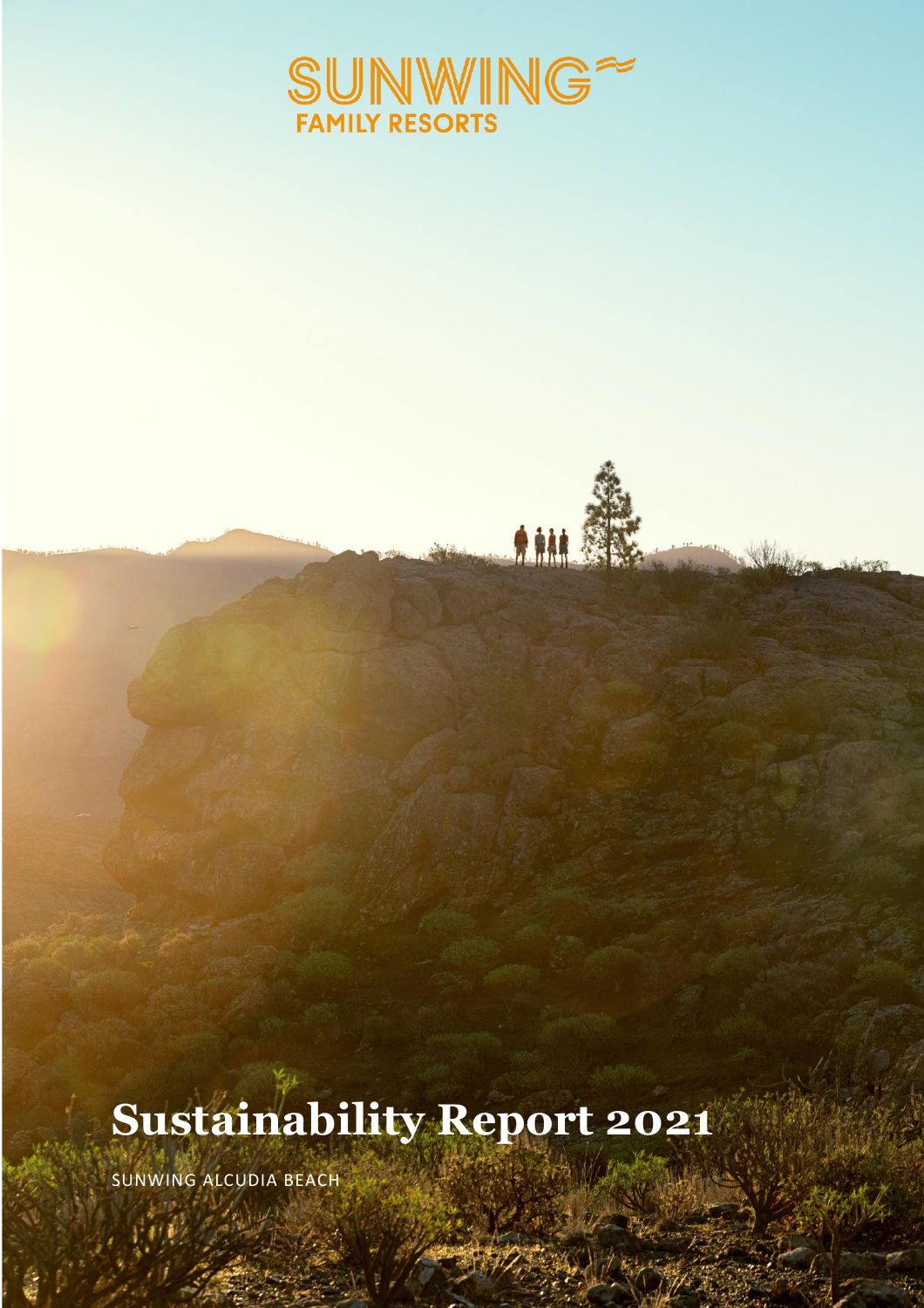

# **Introduction to our business**

Sunwing Alcudia Beach has been practicing sustainability issues for many years. Thus, this is the eighth issue of our Sustainability report which reflects the approach for continuous improvement in contributing to a sustainable tourism sector.

Sunwing Alcudia Beach. It opened in 1971 under the Sunwing brand, a concept for the chain with families. welcomes every year approx 233.694 hotels guests from Nordic Leisure Travel Group Operators mostly from the Nordics.

The hotel has 452 rooms, operating all year. The hotel employs approx. 195 full time employees, the majority being local residents.

We offer opportunities to make people, guests and staff, enjoy new experiences, discover cultures and create fantastic memories. But we are also conscious of that our actions have an impact on the whole world, by creating work places, economic profit and protection towards the environment. We are convinced that sustainable tourism can generate economic and social development and at the same time minimize the impact towards the environment.

We are compromised with the environment, work with our values and follow our Ethic Code to obtain our goals:

Stimulate a sustainable tourism that considers the economic, social and environmental impacts from today and our future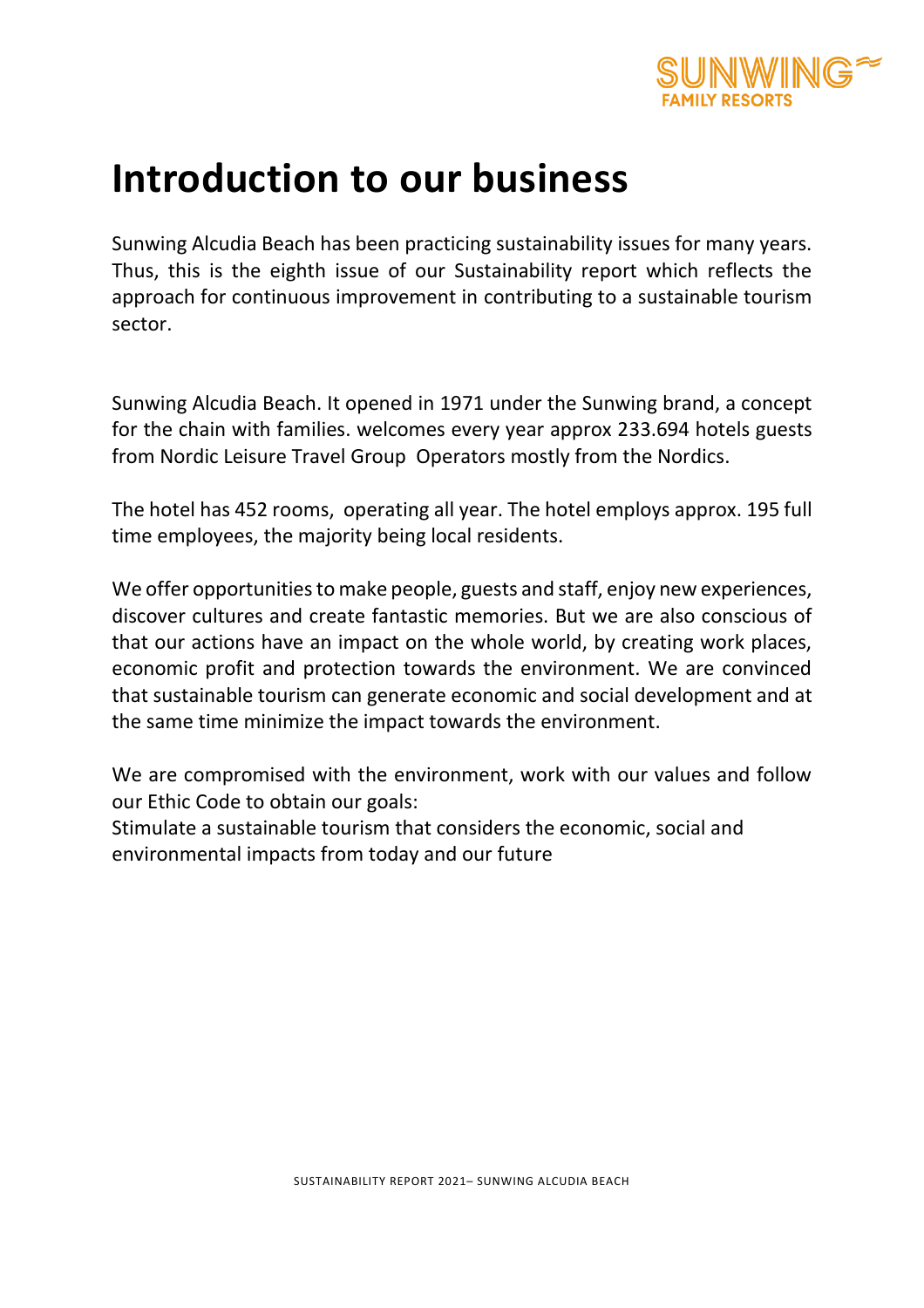

# **Environmental Highlights**

Efficient use of our facilities with our guests and workers' participation to reduce the water and energy consumption.

### **WATER.**

- Aerators in all faucets and showers in the apartments.
- WC with a maximum water discharge of 6lt
- Gardens irrigation with timer
- Weekly control of water consumption in the apartments
- Daily control of swimming pools' water counter

### **ENERGY**

- 100% Led bulbs in whole rooms of the hotel
- Centralized AC with automatic disconnection
- Change all appliances into A+++ type
- Undergo an energy audit

### **CHEMICAL PRODUCTS**

- Use of cleaning products with Eco-label certification
- Automatic chlorine dispenser in all swimming pools
- Monthly consumption control

### **WASTE**

• Reduce waste production.

We introduced purchasing of bio-degradable bags replacing the plastic ones used in our Mini Markets. From 2017 reusable purchasing bags will be at our guest's disposal to buy.

From summer 2019, pledge which aims to remove 70 million of single use plastic, Sunwing Alcudia Beach Is saying No to Straws and will replace it's single use plastics with PLA (biodegradable) ones.

- Monthly control of garbage collection
- Use of bulk products
- Contract with authorized agents
- Staff training

We recognize that purchasing decisions can contribute significantly to environmental protection.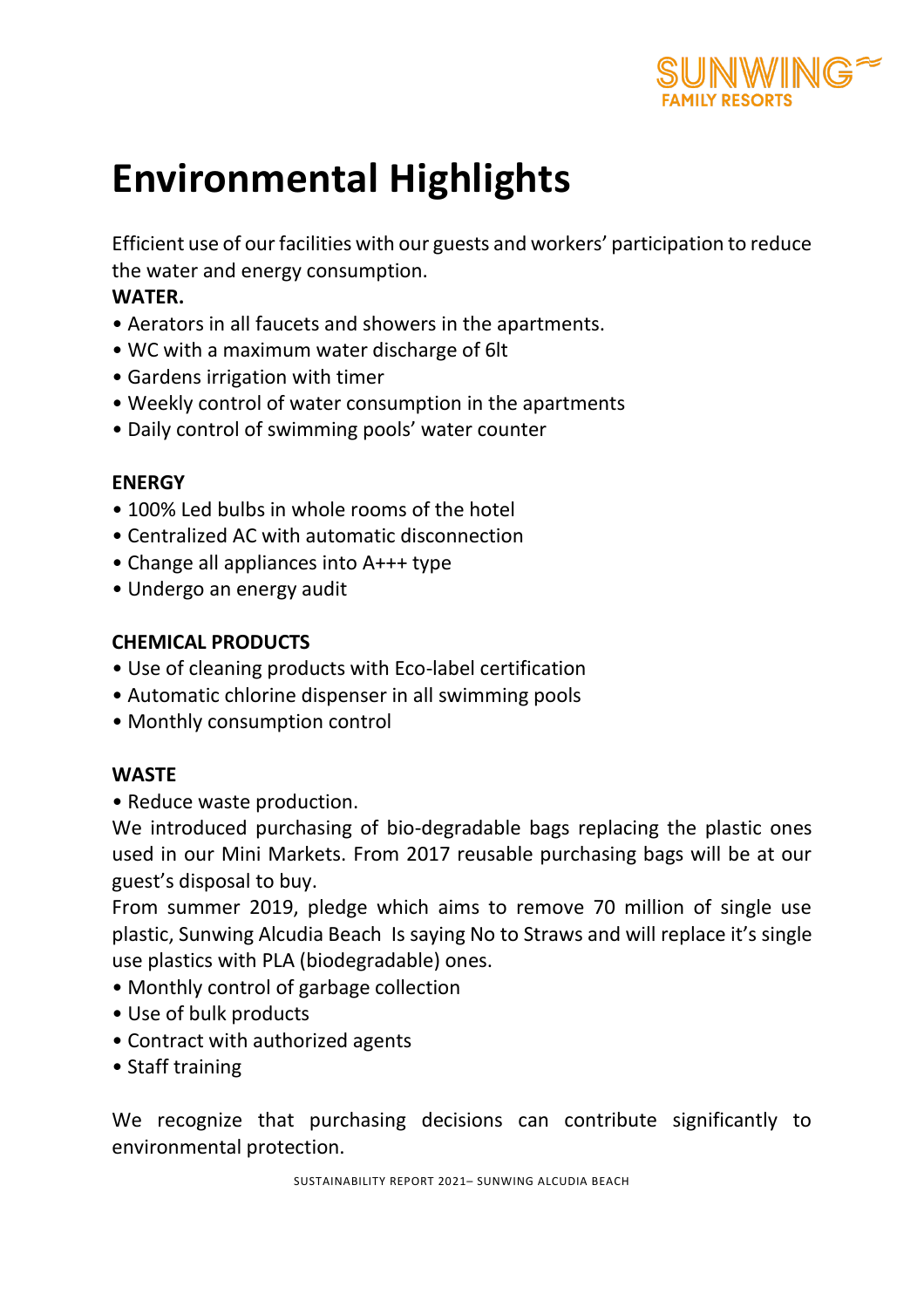

# **Social Highlights**

Undoubtedly the COVID-19 situation that we have experienced has affected the entire society.We have had to keep our hotels closed for several months due to the measures taken to be able to face the risk situation we were experiencing. As a consequence of the situation we have experienced, we have received more demand for collaboration in products such as food, clothing, furniture ... economic collaborations have decreased because the needs of the associations were more material.

But we have continued to be in solidarity, assuming our responsibility and making the people with the most difficulties put their needs covered.

All hotels continue to work with the local community to ensure that sustainable development is a reality.

- Collaboration with hotel and business associations.
- Promote the employment of the people who live in the area.
- Financial aid to associations within our community.

**ALCUDIA PER A TOTS** Hotel accesibility for all, we work an important accessibility project, together with the municipal government.

| <b>AJUNTAMENT D'ALCUDIA</b> | Un desig per Nadal                 |  |
|-----------------------------|------------------------------------|--|
|                             | Donation: .Baby clothes and toys   |  |
| <b>PROYECTE HOME</b>        | Dependency rehabilitation center.  |  |
|                             | Donation: Yoga Mat/towels.         |  |
| <b>DEXAILLES:</b>           | Labor of people with disabilities. |  |
|                             | Donation: Linnes                   |  |
| <b>FEHM-FOOD BANK</b>       | Food donation to homeless people.  |  |

**At Christmas 2020 Sunwing Alcudia Beach and Sunprime Waterfront helped Lollo & Bernie to spread illusion to the children of Mallorca.**

**L&B toys were delivered. The value of the delivered item was € 4.000**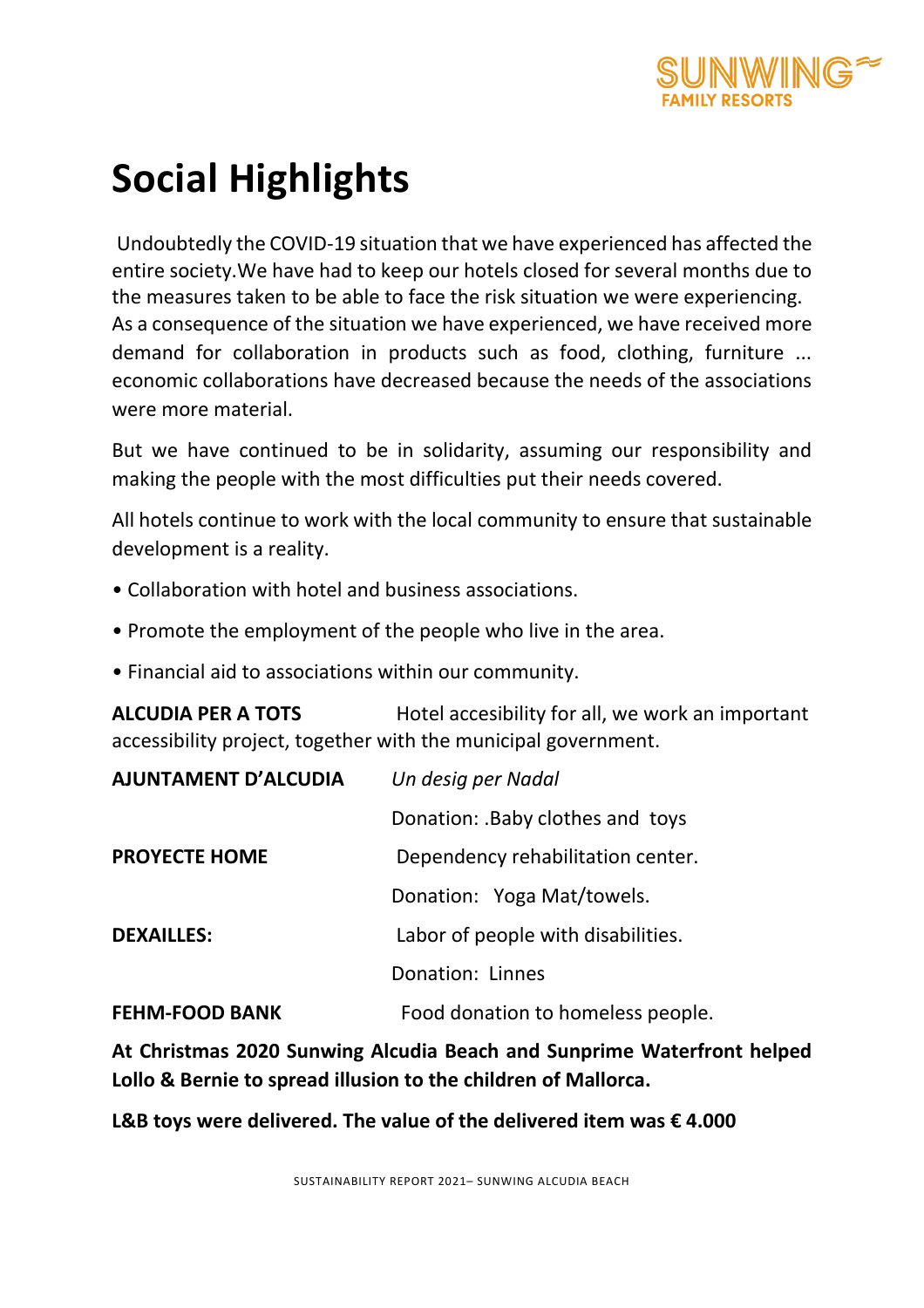

Our hotel's human team is the key to reach our goals. We offerthe maximal job stability and take part of their personal and profesional development.

| <b>Total staff</b> | 195 |
|--------------------|-----|
| Permanent contract | 130 |
| Temporary staff    |     |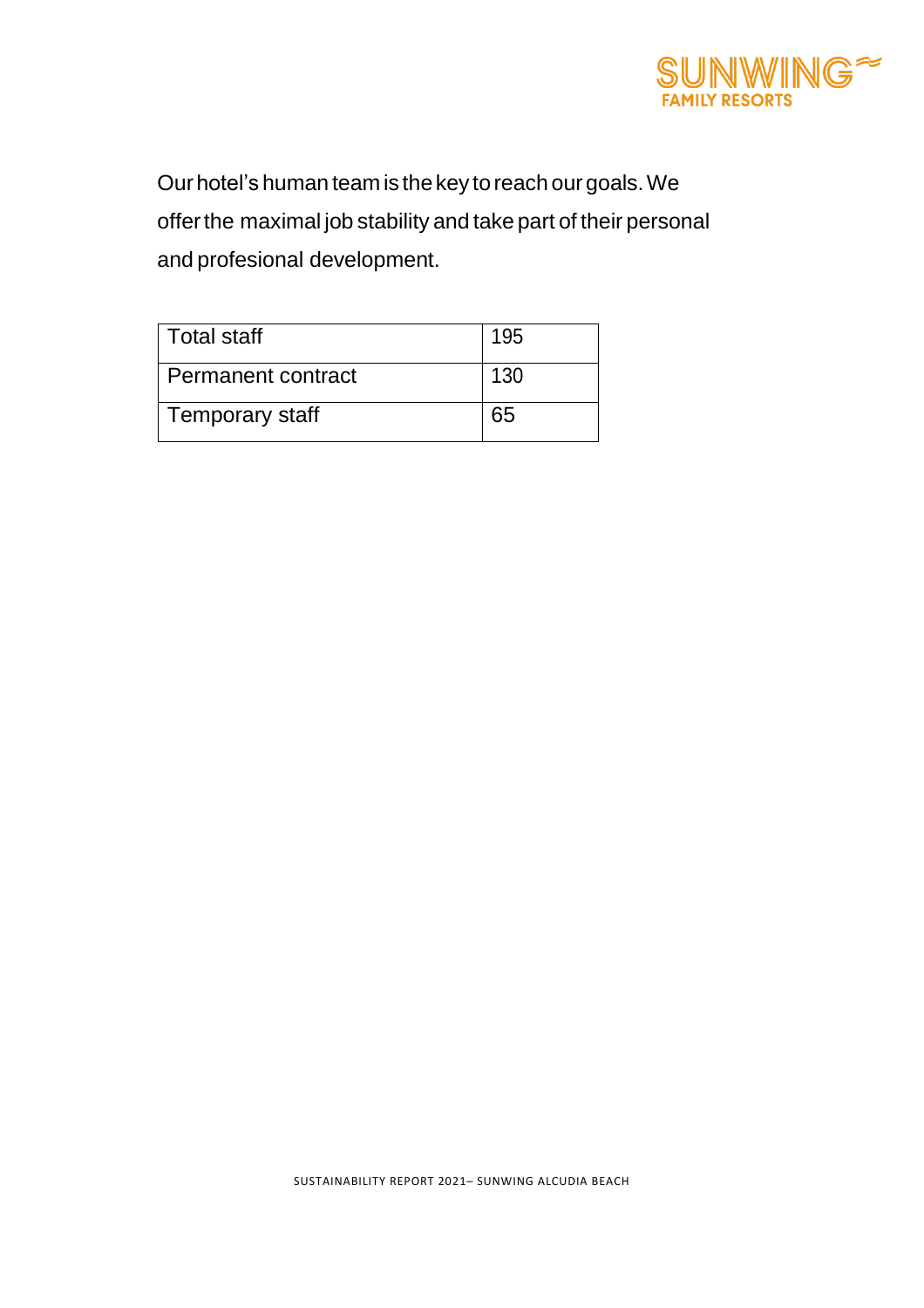

Tourism and travel affect not only the environment but also the local inhabitants at the destinations we travel to. To succeed in this effort, we have established four work guidelines

- Working conditions
- Child labour
- The environment
- Child sex tourism

The guidelines are based on the UN Convention on the Rights of the Child and the conventions on working conditions and workers' rights, as set out by the UN's labour agency: ILO.

#### **1. Working conditions**

We will work towards working conditions that include:

- the freedom to join a trade union
- a minimum wage
- a good working environment
- regulated working hours

#### **2. Child labour**

We will work towards:

• The prohibition of child labour (we accept no employees younger than the laws of the respective countries allow)

#### **3. The environment**

We will aim to:

• Influence partners to act in as environmentally conscious ways as possible in their activities (for example in the areas of energy, water and chemical consumption, and in waste separation)

- Reduce the amount of carbon emissions and waste at the destinations.
- Encourage a healthy development of tourism at the destinations
- Stimulate the use of local products and labour.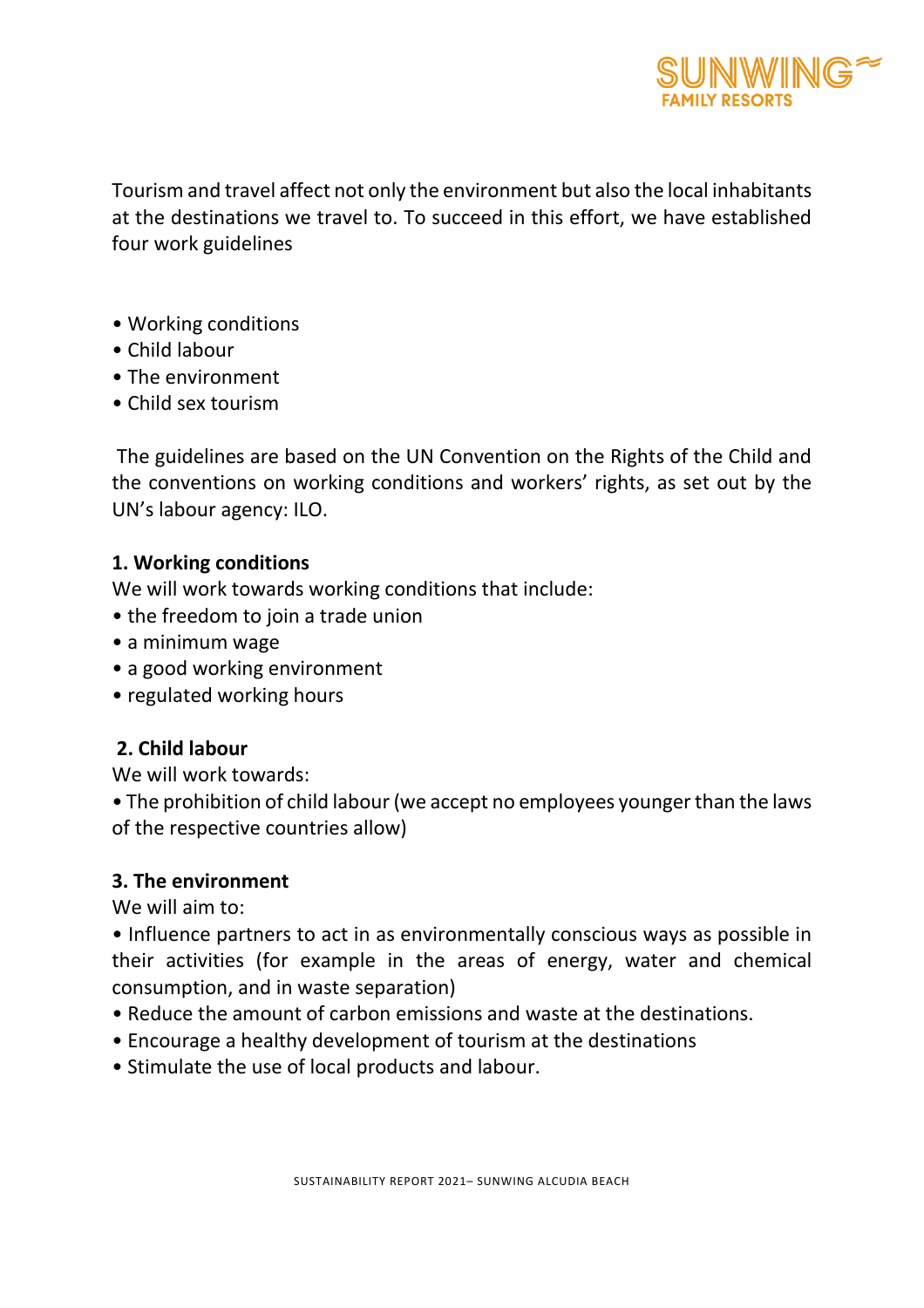

### **4. Child Protection from sexual abuse in tourism**

We condemn all forms of sexual exploitation of children and support all laws to pre¬vent and punish such offences. We have entered into an agreement with The Code to adopt and implement: "Code of conduct for the Protection of Children from Sexual Exploitation in Travel and Tourism".

The Code of Conduct covers the following criteria:

• We have established a policy regarding commercial sexual exploitation of children

- We inform and train our staff
- We inform our travelers
- We add a clause to all our hotel contracts
- We inform local partners about our standpoint
- We annually report to the Code's international secretariat

#### **QUALITY ASSURANCE**

In Sunwing Alcudia Beach we know that our major active is our people. Our guests' fidelity would not be possible without their work.

That is why we work very hard on ensuring that the quality and security standards in our hotels are effective and reachable.

We analyses on a weekly basis our guests' satisfaction index:

- Weekly meeting between management and heads of department
- We share the results with all teams and develop an action plan
- Monthly analysis of the development
- Risks evaluation identifying the dangers / plan to remove or minimize them.
- Emergency plans how to react in case of emergency.
- Clear action protocols that are adapted to current needs.
- Monthly Food-Pool-Room audits by Cristal International and SGS.
- Yearly emergency drill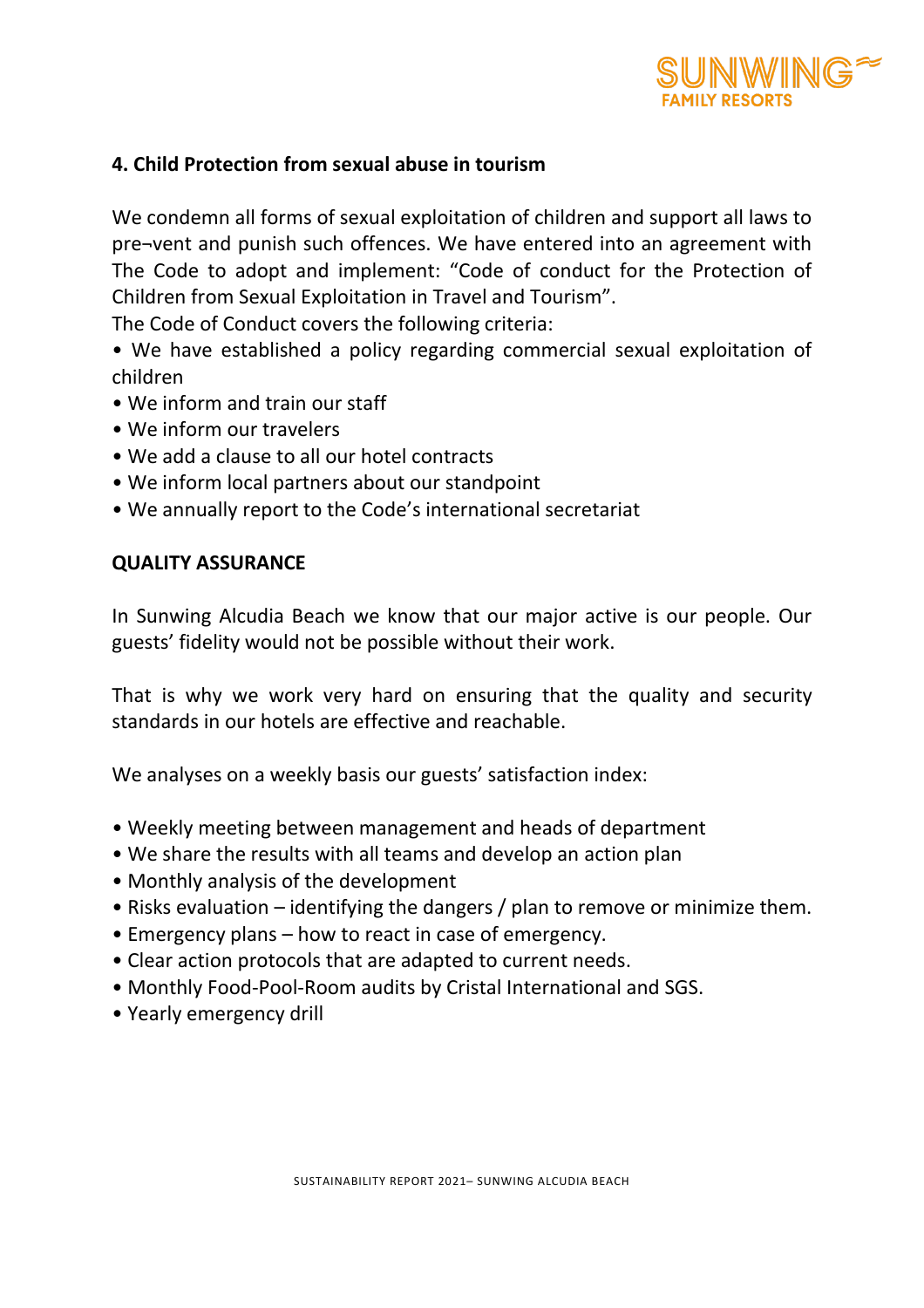

# **Sustainability programme**

The sustainability responsibilities in include:

• Monitoring and reporting sustainability performance every year

• Working with external sustainability organizations to further our knowledge and support best practice

• Integrating sustainability processes into the day-to-day operations of our businesses.

In Sunwing Alcudia Beach we know that sustainable tourism is the tourism that takes into consideration the economic, social and environmental impacts from today and the future.

We kept working and since 2013 we have the Travelife certification, Being audited and certified makes that our commitment will be shared by our staff, guests and providers.

Travelife is the only certification system developed by and for the tourism industry. It Is the only system that contemplates all aspects as sustainable: loyal commerce, culture, social labour and economic development.

We live on an island, with a limited territory. We have to take care of it and defense it with all the tools that Travelife offers us.

As Sunwing Alcudia Beach Resort Manager, I assume and demand the responsibility to follow our sustainability goals on a daily basis in order to achieve a more sustainable society.



Nadal Horrach Munar Resort Manager Sunwing Alcudia Beach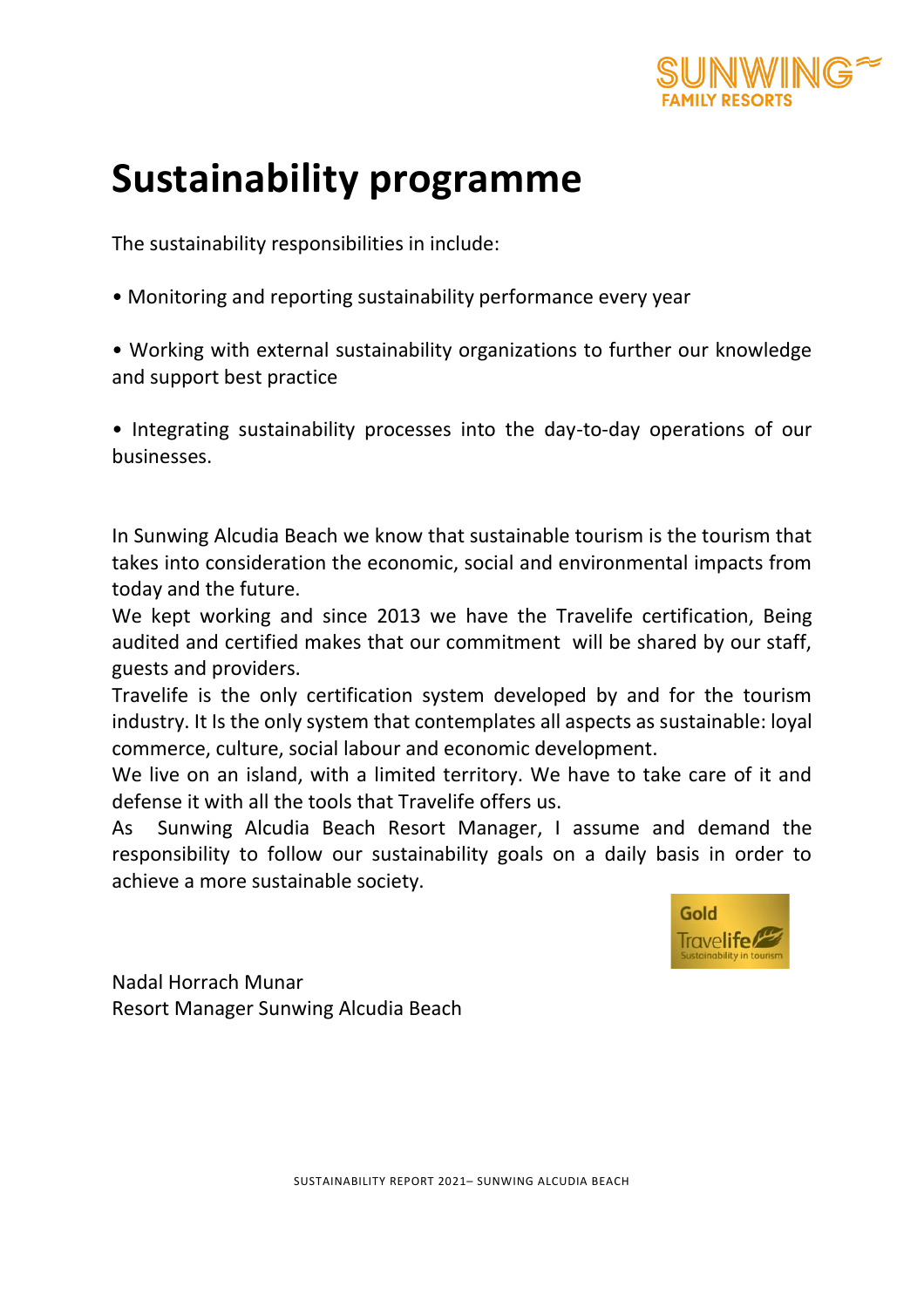



# **The Carbon Footprint**

### **CLIMATE CHANGE**

The climate change is a change in climate attributed directly or indirectly to human activity that alters the composition of the global atmosphere and adds to the natural climate variability observed over comparable time periods.

Climate change is one of the main threats to sustainable development and constitutes a major global challenge as it is causing environmental impacts on the global economy, health, biodiversity, the environment and human well‐ being.

Climate Change, and the adverse consequences that derive from it, are an important concern throughout the planet. As a result every day there are more organizations and entities, under no obligation, promote sustainability through voluntary commitments with well‐defined goals.

The calculation of a carbon footprint exemplifies a responsible attitude and raises awareness amongst our customers and the general public that all our activities, even those that we think of least, are a source of emissions, and it is everyone's responsibility, to apply best practices in an effort to minimize our impact on the environment and join the fight against Climate Change from even the smallest of actions

We have externally sourced our hotels carbon footprint as follows:

| <b>HOTEL SUNWING ALCUDIA</b>                                                    |                                       |                                  |                                |  |
|---------------------------------------------------------------------------------|---------------------------------------|----------------------------------|--------------------------------|--|
|                                                                                 |                                       |                                  |                                |  |
|                                                                                 | <b>Fixed installations</b>            | 313.840,62 kg CO <sub>2</sub>    |                                |  |
| <b>SCOPE 1</b>                                                                  | Travelling in vehicles*               | 5.428,73 kg CO <sub>2</sub>      |                                |  |
|                                                                                 | <b>Refrigeration/air conditioning</b> |                                  | $0,00$ kg $CO$ <sub>2</sub> eq |  |
| <b>TOTAL SCOPE 1</b>                                                            |                                       | 319.269,35 kg CO <sub>2</sub> eq |                                |  |
|                                                                                 |                                       |                                  |                                |  |
| <b>SCOPE 2</b>                                                                  | <b>Electricity</b>                    | 92.721,51 kg CO <sub>2</sub>     |                                |  |
|                                                                                 |                                       |                                  |                                |  |
|                                                                                 | $SCOPE 1+2$                           | 411.990,86 kg CO <sub>2</sub> eq |                                |  |
|                                                                                 |                                       |                                  |                                |  |
| 411,99<br><b>CARBON FOOTPRINT HOTEL SUNWING ALCUDIA</b><br>t CO <sub>2</sub> eq |                                       |                                  |                                |  |

SUSTAINABILITY REPORT 2021– SUNWING ALCUDIA BEACH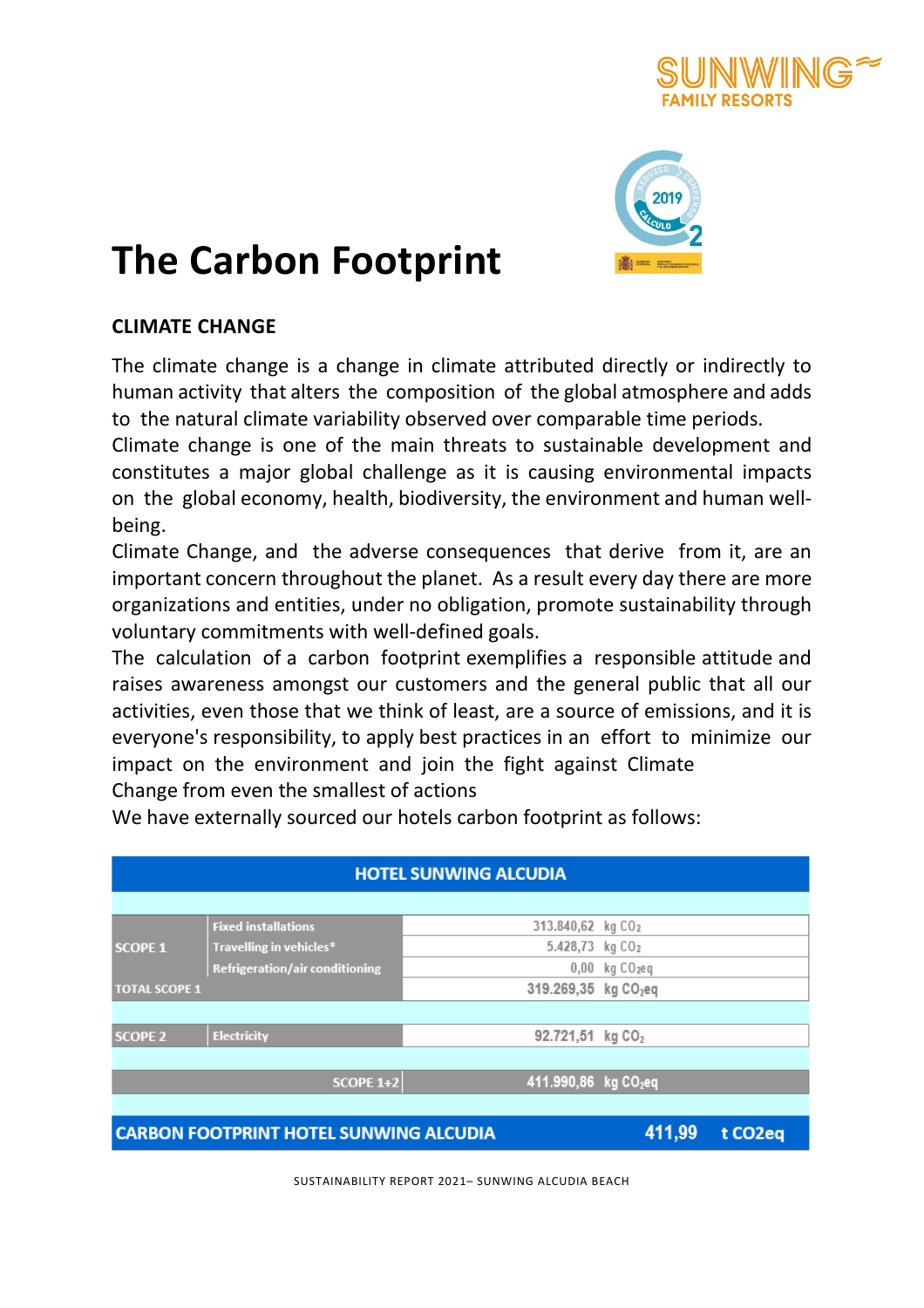

# **Plan for improvement and means to**

# **achieve goals.**

2022 PLAN FOR IMPROVEMENT AND MEANS TO ACHIEVE GOALS.

- Accreditation Travelife® Program.
- Reduction of GHG emissions. Reduce and offset the carbon footprint from the year 2019 by 5%.
- Reduce at least 1% of electricity, water and chemical consumption.
- Prohibit the use of plastics in the hotel.

2023 PLAN FOR IMPROVEMENT AND MEANS TO ACHIEVE GOALS.

- Reduction of GHG emissions. Reduce and offset the carbon footprint for 2022 by 5%.
- Effective waste management.
- Use of chemical products in operations. we will only accept 100% ecofriendly cleaning products and detergents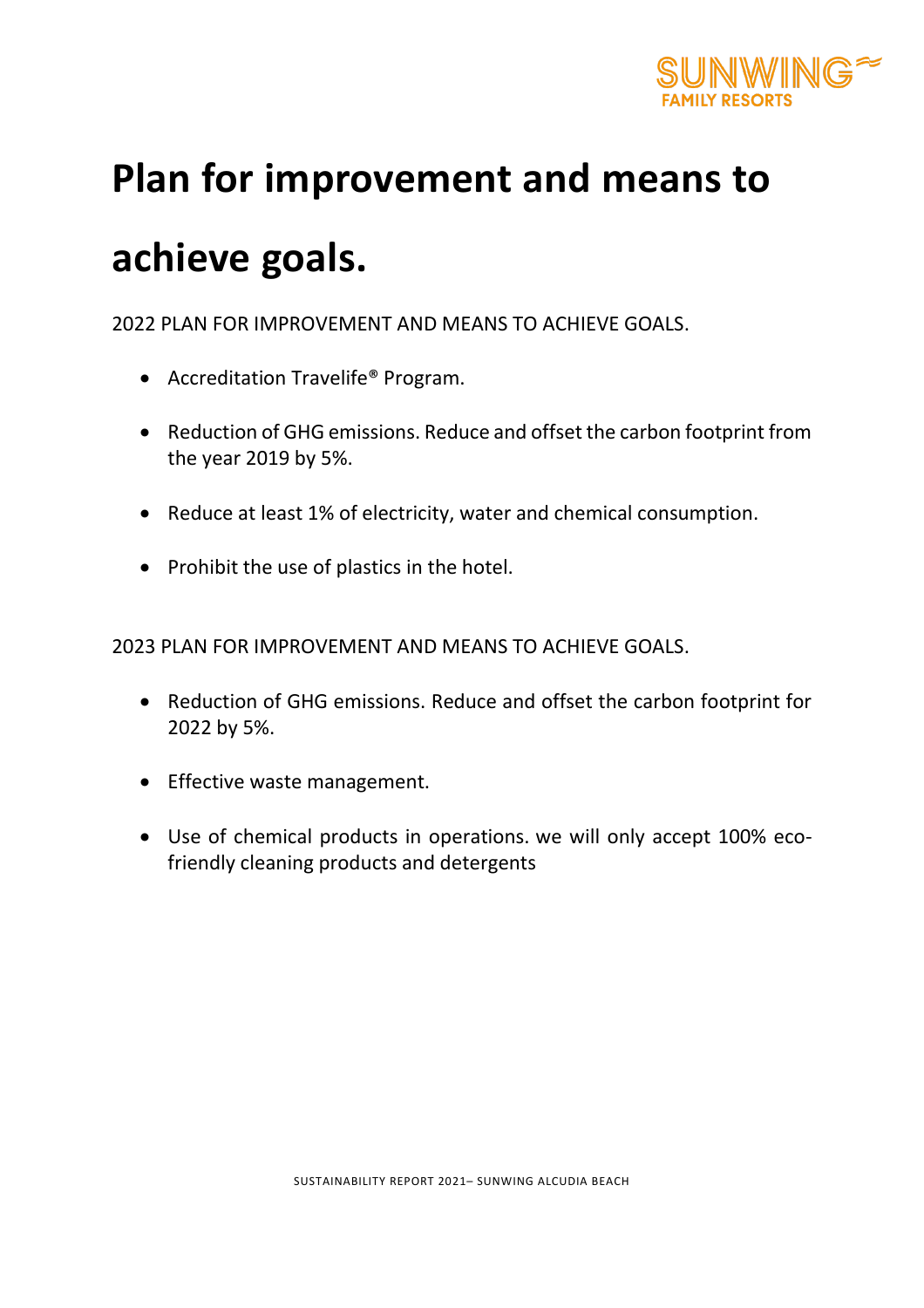

# **Measuring & monitoring performance**

### ENERGY CONSUMPTION (KWH/BEDNIGHT)

| Year         | 2019  | 2020  | 2021  |
|--------------|-------|-------|-------|
| <b>Value</b> | 19,10 | 38,05 | 18,27 |

### WATER CONSUMPTION (KWH/BEDNIGHT)

| Year  | 2019   | 2020   | 2021   |
|-------|--------|--------|--------|
| Value | 234,85 | 499,65 | 337,82 |

### WASTE (GR/BEDNIGHT)

| Year            | 2019 | 2020 | 2021 |
|-----------------|------|------|------|
| <b>Unsorted</b> | 0,09 | 0,21 |      |
| <b>Sorted</b>   | 0,90 | 1,58 | 2,16 |

### CHEMICAL CONSUMPTION (GR/BEDNIGHT)

| Year  | 2019   | 2020   | 2021   |
|-------|--------|--------|--------|
| Value | 169,15 | 238,17 | 391,58 |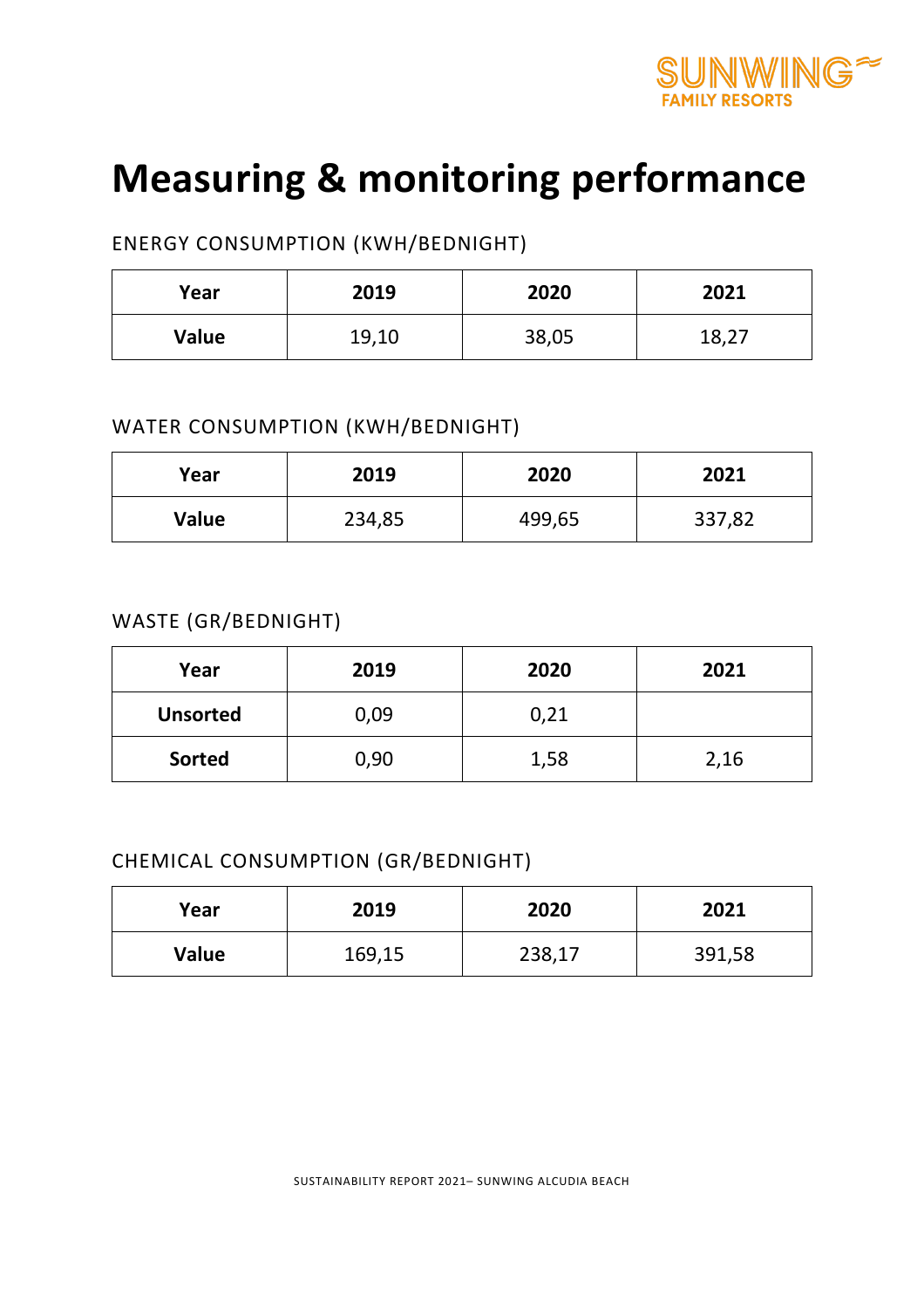

# **Action plan**

• Efficient use of our facilities with our guests and workers participation to reduce the water and energy consumption.

- Reduce waste production.
- Sustainable purchasing policies.
- Optimize the use of chemical products.

• Ensure that all new employees are informed of our environmental activities by completing training in basic environmental and Sustainability issues and business-related environmental aspects ever y year.

- Clear health & safety policies and defending equal opportunities.
- Defending human rights and children protection.
- Helping the local culture.

• Sustainability is the fundamental foundation of our group and includes our three main goals:

• Responsibility and consciousness towards the environment, rational use of natural resources, water and energy.

• Respect and keep relations with the local community, businesses and providers.

• Business profitability.